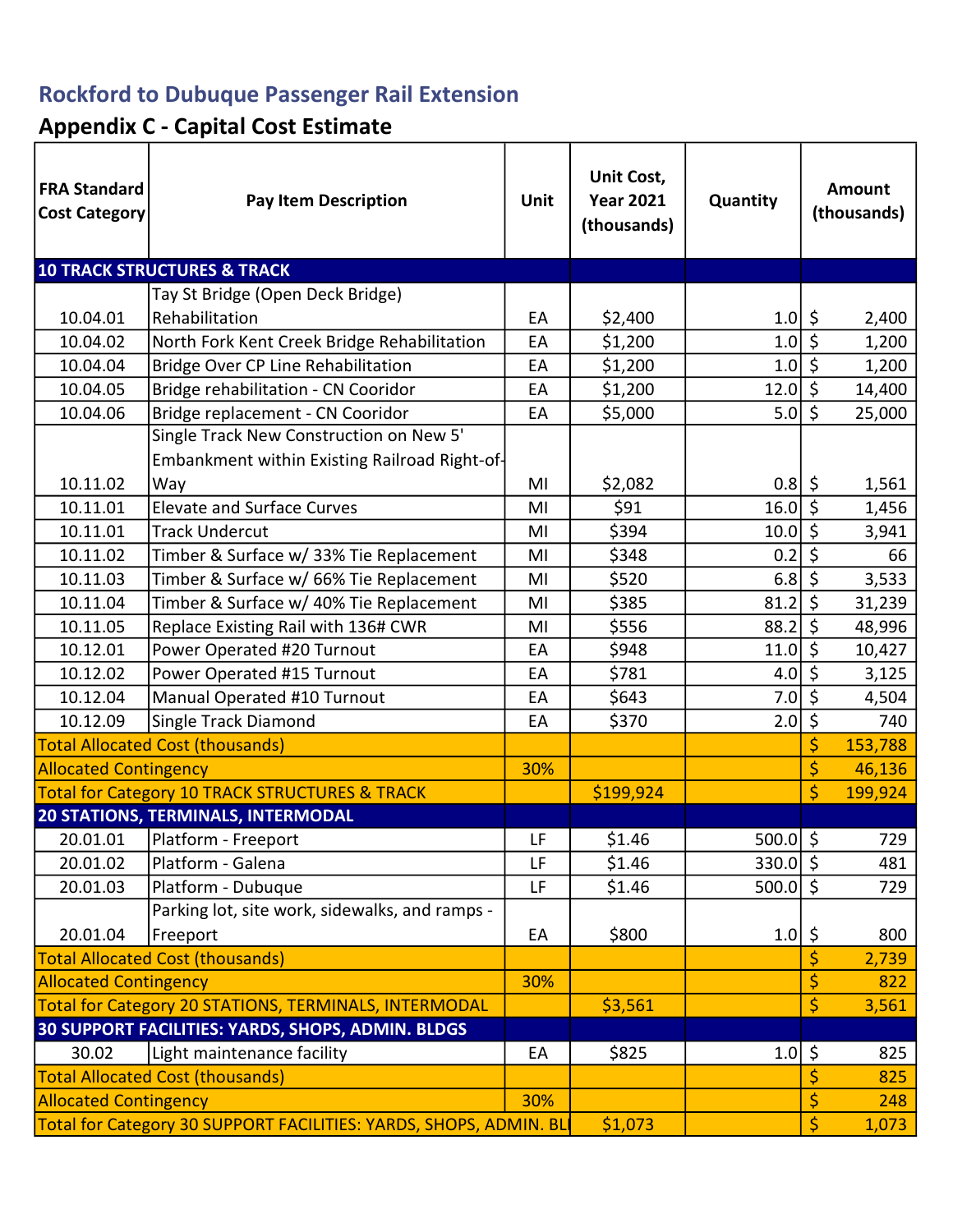## Rockford to Dubuque Passenger Rail Extension

# Appendix C - Capital Cost Estimate

| <b>FRA Standard</b><br><b>Cost Category</b>                 | <b>Pay Item Description</b>                                      | Unit | Unit Cost,<br><b>Year 2021</b><br>(thousands) | Quantity   | Amount<br>(thousands) |           |
|-------------------------------------------------------------|------------------------------------------------------------------|------|-----------------------------------------------|------------|-----------------------|-----------|
|                                                             | 40 SITEWORK, RIGHT OF WAY, LAND, EXISTING IMPROVEMENTS           |      |                                               |            |                       |           |
| 40.01.01                                                    | <b>Remove Existing Turnout</b>                                   | EA   | \$80                                          | 1.0        | \$                    | 80        |
| 40.01.02                                                    | Removal of Track on Existing Roadbed                             | MI   | \$176                                         | 0.8        | $\zeta$               | 132       |
| 40.02.01                                                    | <b>Culvert Extension</b>                                         | EA   | \$78                                          | 1.0        | $\overline{\xi}$      | 78        |
| 40.02.02                                                    | Drainage Improvements (cross country)                            | MI   | \$92                                          | 10.0       | \$                    | 920       |
| 40.05.01                                                    | Fencing, 6 ft Chain Link (both sides)                            | MI   | \$169                                         | 5.8        | \$                    | 972       |
|                                                             | Major Roadway Improvements at Grade                              |      |                                               |            |                       |           |
| 40.07.01                                                    | Crossing                                                         | EA   | \$165                                         | 58.0       | \$                    | 9,570     |
|                                                             | <b>Total Allocated Cost (thousands)</b>                          |      |                                               |            | \$                    | 11,752    |
| <b>Allocated Contingency</b>                                |                                                                  | 30%  |                                               |            | \$                    | 3,525     |
|                                                             | Total for Category 40 SITEWORK, RIGHT OF WAY, LAND, EXISTING IMP |      | \$15,277                                      |            | \$                    | 15,277    |
|                                                             | <b>50 COMMUNICATIONS &amp; SIGNALING</b>                         |      |                                               |            |                       |           |
| 50.01.01                                                    | New 1 track Control Point                                        | EA   | \$2,011                                       | 3.0        | \$                    | 6,032     |
| 50.01.02                                                    | <b>Install Additional PTC for Second Track</b>                   | MI   | \$620                                         | 2.3        | \$                    | 1,396     |
| 50.01.03                                                    | Install CTC System (Single Track)                                | MI   | \$287                                         | 0.8        | \$                    | 215       |
| 50.02.01                                                    | Conventional Gates single mainline track                         | EA   | \$241                                         | 3.0        | \$                    | 722       |
|                                                             | Grade crossing warning system train speed                        |      |                                               |            |                       |           |
| 50.02.02                                                    | adjustment                                                       | EA   | \$6                                           | 62.0       | \$                    | 341       |
| <b>Total Allocated Cost (thousands)</b>                     |                                                                  |      |                                               |            | \$                    | 8,707     |
| <b>Allocated Contingency</b>                                |                                                                  | 30%  |                                               |            | \$                    | 2,611.98  |
| <b>Total for Category 50 COMMUNICATIONS &amp; SIGNALING</b> |                                                                  |      | \$11,319                                      |            | \$                    | 11,319    |
| <b>60 ELECTRIC TRACTION</b>                                 |                                                                  |      |                                               |            |                       |           |
| <b>Total Allocated Cost (thousands)</b>                     |                                                                  |      |                                               |            |                       | \$0       |
| <b>Allocated Contingency</b>                                |                                                                  |      |                                               |            |                       | \$0       |
| <b>Total for Category 60 ELECTRIC TRACTION</b>              |                                                                  |      |                                               |            |                       | \$0       |
| Subtotal (10-60), 2021 dollars                              |                                                                  |      |                                               |            |                       | \$231,153 |
|                                                             |                                                                  |      |                                               |            |                       |           |
| <b>70 VEHICLES</b>                                          |                                                                  |      |                                               |            |                       |           |
| 70.02.01                                                    | Siemens Charger Locomotive                                       | LS   | \$9,536                                       | $1.0$   \$ |                       | 9,536     |
| 70.02.02                                                    | Single-level car                                                 | LS   | \$5,515                                       | 3.0        | $\overline{\xi}$      | 16,545    |
| 70.02.03                                                    | Cab/coach car                                                    | LS   | \$6,894                                       | 1.0        | \$                    | 6,894     |
| <b>Total Allocated Cost (thousands)</b>                     |                                                                  |      |                                               |            | \$                    | 32,975    |
| <b>Allocated Contingency</b>                                |                                                                  | 30%  |                                               |            | \$                    | 9,893     |
| <b>Total for Category 70 VEHICLES</b>                       |                                                                  |      | \$42,868                                      |            | \$                    | 42,868    |